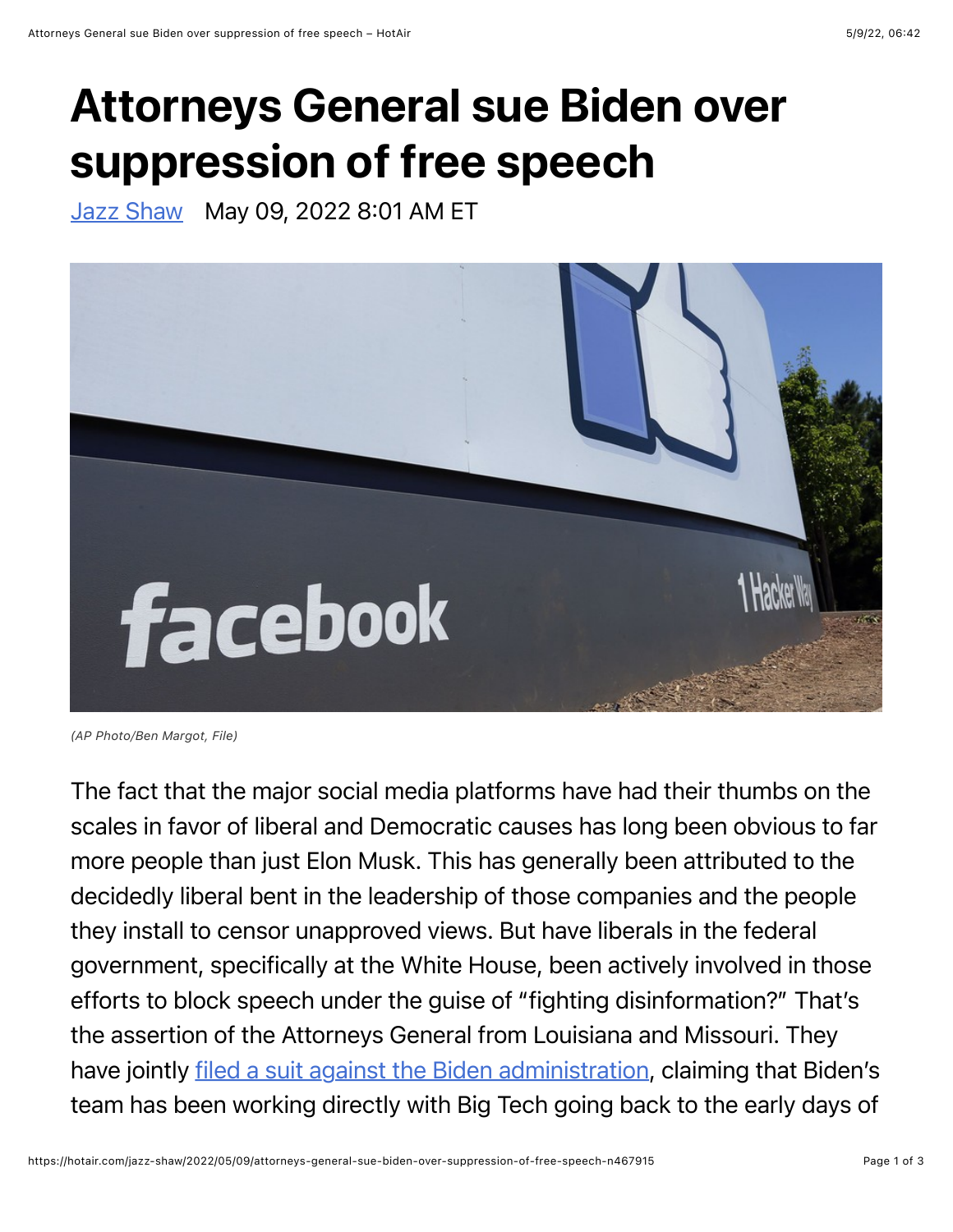## the 2020 election, pressuring Facebook, Twitter, YouTube, and others to take down dissenting opinions. (Washington Examiner)

The Republican attorneys general of Missouri and Louisiana accused President Joe Biden and other top government officials in a lawsuit Thursday of colluding with social media giants such as Facebook, Twitter, and YouTube to censor and suppress speech under the guise of combating dangerous misinformation.

Missouri Attorney General Eric Schmitt and Louisiana Attorney General Jeff Landry filed the suit in an attempt to demonstrate the Biden administration's alleged work with Big Tech companies to suppress speech pertaining to COVID-19-related information, election integrity, and other topics unfairly.

The lawsuit claims that Biden and his supporters, during the 2020 election campaign and now in office, have directly worked with executives and employees of Big Tech companies to censor content related to controversial political debates over the past two years.

The suit specifically calls out Joe Biden personally, along with Jen Psaki and others, accusing them of collusion with the Big Tech oligarchs to suppress speech. As evidence, they point to emails exchanged between Anthony Fauci and Mark Zuckerberg regarding the dissemination of "disinformation" about COVID-19 on Facebook. Also mentioned are direct calls from Psaki while standing at the White House briefing lectern directed at the leaders of social media platforms, calling on them to do more to "combat disinformation."

This is a serious accusation. The problem with doing something about big tech platforms censoring people's views is that they are private companies and can largely do what they like. You can't do very much about it unless you